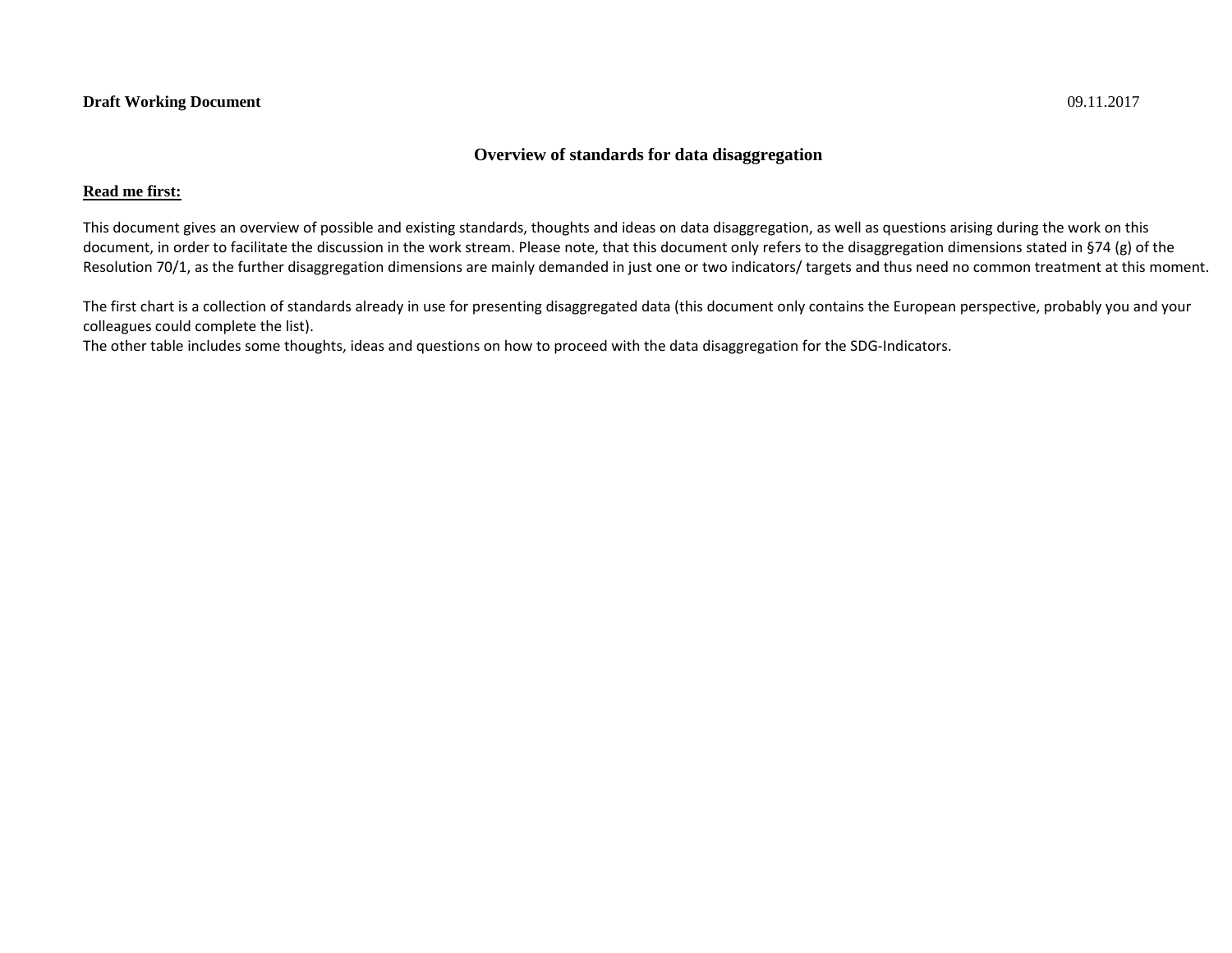| <b>Dimensions</b>                                 | <b>Different categories</b><br>already in use                                                                                                                                                            | <b>Information/Evaluation</b>                                                                                                                                                                                                                                                                                                                                  | <b>Categories</b> used<br>in the Global<br><b>Indicator</b><br><b>Framework</b>                                                  | <b>Existing global</b><br>standards                                                                                                                                                                                                                                                                                                                                                                                                                                    | <b>Existing regional</b><br>standards                                                                                                                                                                                                                                                                                                                                                           | <b>Comments</b>                                                                                                                                                                   |
|---------------------------------------------------|----------------------------------------------------------------------------------------------------------------------------------------------------------------------------------------------------------|----------------------------------------------------------------------------------------------------------------------------------------------------------------------------------------------------------------------------------------------------------------------------------------------------------------------------------------------------------------|----------------------------------------------------------------------------------------------------------------------------------|------------------------------------------------------------------------------------------------------------------------------------------------------------------------------------------------------------------------------------------------------------------------------------------------------------------------------------------------------------------------------------------------------------------------------------------------------------------------|-------------------------------------------------------------------------------------------------------------------------------------------------------------------------------------------------------------------------------------------------------------------------------------------------------------------------------------------------------------------------------------------------|-----------------------------------------------------------------------------------------------------------------------------------------------------------------------------------|
| Income/econom<br>ic status/poor<br>and vulnerable | Income per capita<br>Income quintiles<br>DHS Wealth Index (wealth<br>quintiles)<br>Multidimensional Poverty<br>Index<br>Unsatisfied Basic Needs -<br>Deprivation                                         | No single standard measure available;<br>measured in income, economic status,<br>poverty or wealth and in relative as<br>well as absolute numbers<br>Usage of small area estimates in<br>poverty/income mapping (e.g.<br>methodology used in the Poverty Atlas<br>by the World Bank) combines<br>disaggregation of income/poverty and<br>geographical location | Wealth:<br>Low to high socio-<br>economic parity status<br>index<br>Income:<br>Growth rate of income<br>for bottom 40% and total | Rio Group on Poverty Statistics,<br>last meeting in 2006, no<br>standard developed<br>Canberra Group on Household<br>Income Statistics: no definitive<br>set of standards, presentation of<br>all relevant issues<br>Poverty Mapping (Poverty<br>mapping group of the World<br>Bank)<br><b>UNDP:</b> Multidimensional<br>Poverty Index<br><b>UN Handbook on Poverty</b><br><b>Statistics</b><br>Headcount measure<br>Poverty gap<br>Watts index<br>Squared poverty gap | EU-Standard:<br>Income:<br>income quantiles $(1st, 2nd, 3rd, 4th)$<br>$5th$ )<br>Poverty:<br>3 dimensions in Europe 2020<br>strategy target on the risk of<br>poverty and social exclusion<br>Monetary poverty<br>$\bullet$<br>Severe material deprivation<br>$\bullet$<br>Very low work intensity<br>$\bullet$<br>EU-SILC:<br>• Net equivalent income<br>(median)<br>• At-risk of poverty rate |                                                                                                                                                                                   |
| <b>Sex</b>                                        | Gender and Agriculture<br>Research Network (CGIAR):<br><b>Standards for Collecting Sex</b><br>Disaggregated Data<br>Demographic and Health<br>Survey (DHS): woman's/ male<br>questionnaire in households | CGIAR provides intern guide with<br>must haves for sex/ gender analysis;<br>might be too comprehensive for the<br>inclusion in household surveys with<br>regard to the SDGs monitoring<br>DHS provides sex disaggregated data<br>mainly for 15-49 year-olds; could be<br>limited by small sample sizes                                                         | Female, male, both<br>gender parity indice                                                                                       | Female, male                                                                                                                                                                                                                                                                                                                                                                                                                                                           | EU-Standard:<br>Female, male                                                                                                                                                                                                                                                                                                                                                                    |                                                                                                                                                                                   |
| Age                                               | Date of Birth<br>Age groups<br>1-year-age-groups                                                                                                                                                         | Use of different age groups in national<br>and international data<br>Differing age groups demanded in<br>indicator or target                                                                                                                                                                                                                                   | Differing age groups:<br>Commonly used<br>categories<br>15-49.<br>$<15, 15-49, >15$<br>$15-65$<br>$<$ 5                          | UN definition of age groups:<br>Infants: 0-5 years<br>Children: 0-15 years<br>Youth: 5-24 years, (UN Youth)<br>Adults 15 years and older;<br>Older Persons: 60 years and<br>older (DSPD: Focal Point for<br>Ageing)                                                                                                                                                                                                                                                    | EU-Standard:<br>differing age groups<br>Often 10 year intervals are used<br>e.g. in the EU SDI database                                                                                                                                                                                                                                                                                         | Canada:<br>Suggest age grouping rather than<br>single year age groups whenever<br>possible. We suggest that 5 year<br>intervals is the lowest level of<br>disaggregation for age. |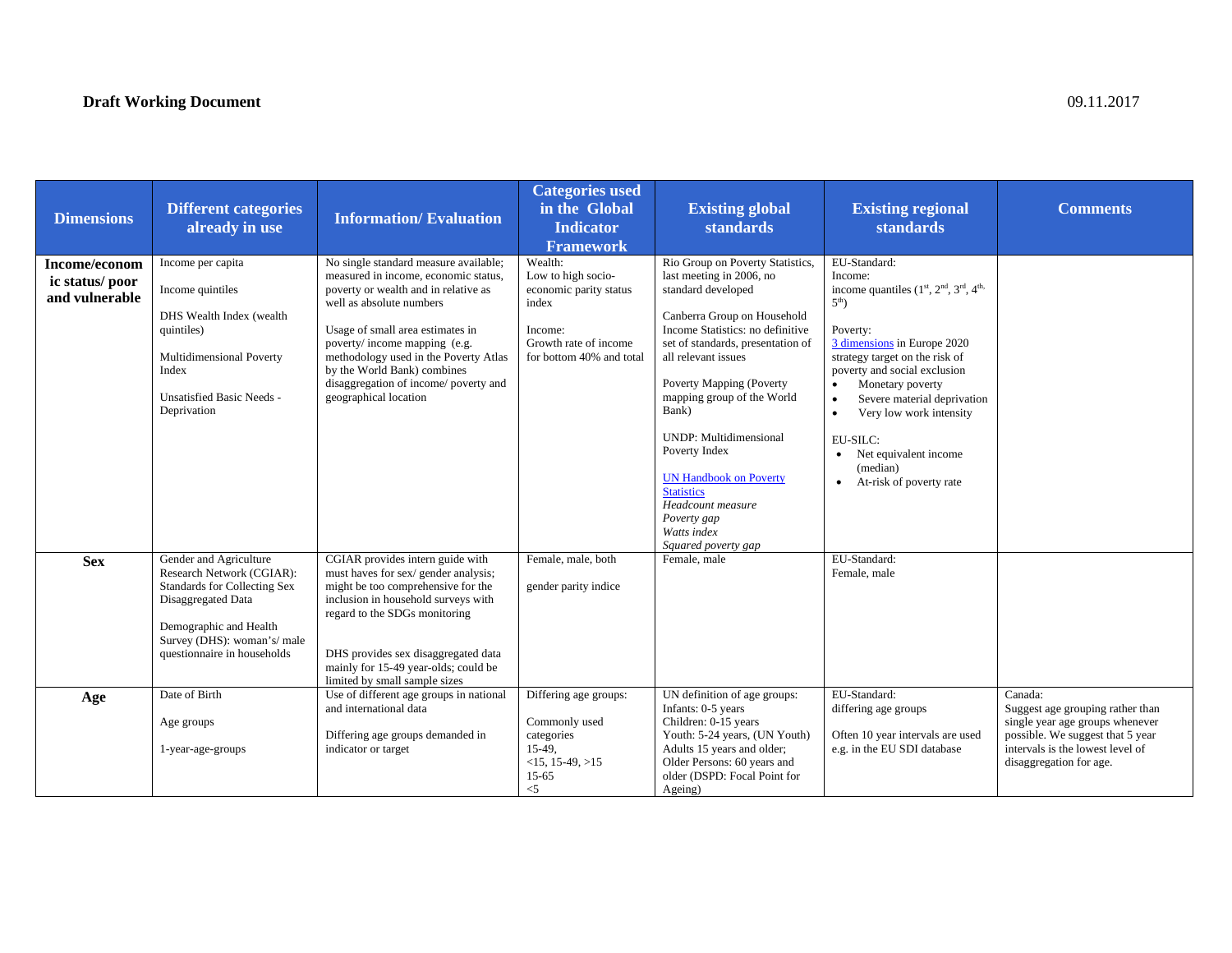| <b>Dimensions</b>          | <b>Different categories</b><br>already in use                                                                                                                                                                                                         | <b>Information/Evaluation</b>                                                                                                                                                                                                                                                                                                                                                                                                                                                                                                                             | <b>Categories used</b><br>in the Global<br><b>Indicator</b><br><b>Framework</b> | <b>Existing global</b><br><b>standards</b>                                                                                                                                                                                                                        | <b>Existing regional</b><br><b>standards</b>                                                                                                                | <b>Comments</b>                                                                                                    |
|----------------------------|-------------------------------------------------------------------------------------------------------------------------------------------------------------------------------------------------------------------------------------------------------|-----------------------------------------------------------------------------------------------------------------------------------------------------------------------------------------------------------------------------------------------------------------------------------------------------------------------------------------------------------------------------------------------------------------------------------------------------------------------------------------------------------------------------------------------------------|---------------------------------------------------------------------------------|-------------------------------------------------------------------------------------------------------------------------------------------------------------------------------------------------------------------------------------------------------------------|-------------------------------------------------------------------------------------------------------------------------------------------------------------|--------------------------------------------------------------------------------------------------------------------|
|                            |                                                                                                                                                                                                                                                       |                                                                                                                                                                                                                                                                                                                                                                                                                                                                                                                                                           |                                                                                 | UN Principles and<br>Recommendations for a Vital<br>Statistics System (Rev.3):<br>Infants: <1 year<br>Pre-school age: 1-4 years<br>School age: 5-14 years<br>Childbearing age: 15-49 years<br>Working ages: 15-64 years<br>Elderly persons: 65 years and<br>older |                                                                                                                                                             |                                                                                                                    |
| Race                       | Colour<br>$\bullet$                                                                                                                                                                                                                                   | Caution: different connotation of race<br>Disaggregation categories could offend<br>certain population groups                                                                                                                                                                                                                                                                                                                                                                                                                                             | Data is not disaggregated<br>by race                                            |                                                                                                                                                                                                                                                                   | EU-Standard:<br>SDG data is not disaggregated by<br>race                                                                                                    | Canada:<br>Not available in Canada and other<br>countries may not allow the collection<br>of data based upon race. |
| <b>Ethnicity</b>           | Ethnic ancestry or origin<br>$\bullet$<br>Ethnic identity<br>Cultural origins<br>$\bullet$<br>Race<br>$\bullet$<br>Minority status<br>Tribe<br>Language<br>Religion<br>$\bullet$<br>Ethnic Self-identification<br>Recognised (national)<br>minorities | UN Concepts and definitions:<br>"[] By the nature of this topic, these<br>categories and their definitions will<br>vary widely from country to country;<br>therefore, no internationally accepted<br>criteria are possible."<br>UN Standards and Methods:<br>"Ethnicity is multidimensional and is<br>more a process than a static concept,<br>and so ethnic classification should be<br>treated with movable boundaries"<br>Caution: different connotation of<br>origin and tribe<br>Disaggregation categories could offend<br>certain population groups | Data is not disaggregated<br>by ethnicity                                       | No international standard<br>possible due to varying national<br>circumstances                                                                                                                                                                                    | EU-Standard:<br>SDG data is not disaggregated by<br>ethnicity<br>Country/type of citizenship                                                                |                                                                                                                    |
| <b>Migration</b><br>status | Country of Birth<br>Country of Citizenship<br>(Legal Status?)                                                                                                                                                                                         | UN recommendation:<br>Country of Birth (native or foreign-<br>born),<br>Country of Citizenship(foreign<br>citizen),<br>Year of arrival in country of<br>enumeration (to measure length of<br>stay), also relevant if national                                                                                                                                                                                                                                                                                                                             | Data is not disaggregated<br>by migration status                                | SDG data is not disaggregated<br>by migration status<br>Migration:<br>Country of Birth<br>Country of Citizenship<br>Year of arrival in country of<br>enumeration                                                                                                  | EU-Standard:<br>SDG data is not disaggregated by<br>migration status<br>Immigrant measurement by<br>Country of citizenship<br>Country of birth<br>$\bullet$ |                                                                                                                    |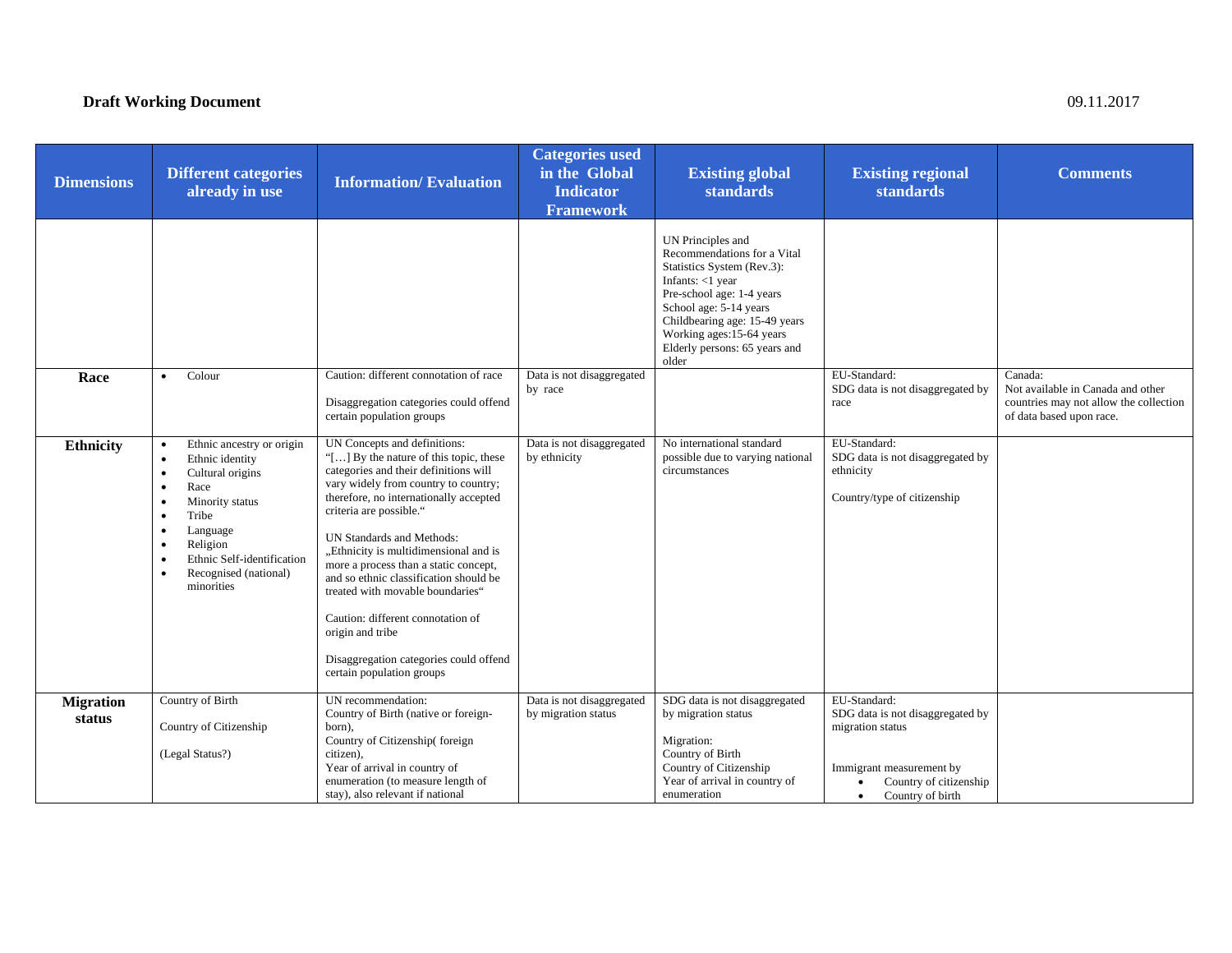#### **Dimensions Different categories Information/ Evaluation already in use Categories used in the Global Indicator Framework Existing global standards Existing regional standards Comments**  boundaries change over time Proposed coding of country of birth: Numerical coding system of Standard Country or Area Codes for Statistical Use Refugees: UNHCRR standard  $\bullet$  Refugees (incl. refugeelike situations)  $\bullet$  Asylum-seekers (pending cases)  $\bullet$  Returned refugees  $\bullet$  Internally displaced persons (IDPs) 0 • Returned IDPs . • Stateless persons 0 • Others of concern **The Expert Group on Refugee and IDP Statistics** is developing a set of international recommendations for refugee statistics and a refugee statistics compiler manual with operational instructions. Guidelines on refugee statistics will be presented at the 49th UNSC session in 2018 $\bullet$  Country of previous residence Emigrant measurement by  $\bullet$  Country of citizenship  $\bullet$  Country of birth  $\bullet$  Country of next residence UNICEF/Washington Group module on Child Functioning Washington Group's sets of questions are proposed as standard for the monitoring of the SDGs by the United Nations Expert Group Meeting on Disability Data and Statistics, Disability: Severe disabilities collecting disability social protection benefits International Classification of Functioning, Disability and Health, (ICF) Custodian: WHO Washington Group on Disability EU-Standard: In SDG data: Type of disability measured by level of activity limitation None

|                   |                                 |                                        |                            | persons (IDPs)<br><b>Returned IDPs</b><br>$\bullet$<br>Stateless persons<br>$\bullet$<br>Others of concern                                                                                                                                                                                |                                            |  |
|-------------------|---------------------------------|----------------------------------------|----------------------------|-------------------------------------------------------------------------------------------------------------------------------------------------------------------------------------------------------------------------------------------------------------------------------------------|--------------------------------------------|--|
|                   |                                 |                                        |                            | The Expert Group on Refugee<br>and IDP Statistics is<br>developing a set of international<br>recommendations for refugee<br>statistics and a refugee statistics<br>compiler manual with<br>operational instructions.<br>Guidelines on refugee statistics<br>will be presented at the 49th |                                            |  |
|                   |                                 |                                        |                            | UNSC session in 2018                                                                                                                                                                                                                                                                      |                                            |  |
| <b>Disability</b> | Washington Group (WG) short     | Washington Group's sets of questions   | Disability:                | International Classification of                                                                                                                                                                                                                                                           | EU-Standard:                               |  |
|                   | set of questions on disability  | are proposed as standard for the       | Severe disabilities        | Functioning, Disability and                                                                                                                                                                                                                                                               | In SDG data:                               |  |
|                   |                                 | monitoring of the SDGs by the United   | collecting disability      | Health, (ICF) Custodian: WHO                                                                                                                                                                                                                                                              | Type of disability measured by             |  |
|                   | UNICEF/Washington Group         | Nations Expert Group Meeting on        | social protection benefits |                                                                                                                                                                                                                                                                                           | level of activity limitation               |  |
|                   | module on Child Functioning     | Disability Data and Statistics,        |                            | Washington Group on Disability                                                                                                                                                                                                                                                            | None                                       |  |
|                   |                                 | Monitoring and Evaluation              |                            | <b>Statistics</b>                                                                                                                                                                                                                                                                         | Some or severe<br>$\overline{\phantom{a}}$ |  |
|                   | International Classification of |                                        |                            |                                                                                                                                                                                                                                                                                           |                                            |  |
|                   | Functioning, Disability and     | ICF and ICD are rather classifications |                            |                                                                                                                                                                                                                                                                                           | EU Labour Force Survey:                    |  |
|                   | Health (ICF)                    | than standards                         |                            |                                                                                                                                                                                                                                                                                           | Type of disability:                        |  |
|                   |                                 |                                        |                            |                                                                                                                                                                                                                                                                                           | Difficulty in basic                        |  |
|                   | International Classification of |                                        |                            |                                                                                                                                                                                                                                                                                           | activity                                   |  |
|                   | Diseases (ICD)                  |                                        |                            |                                                                                                                                                                                                                                                                                           | No difficulty in basic                     |  |
|                   |                                 |                                        |                            |                                                                                                                                                                                                                                                                                           | activity<br>Limitation in work             |  |
|                   |                                 |                                        |                            |                                                                                                                                                                                                                                                                                           | caused by a health                         |  |
|                   |                                 |                                        |                            |                                                                                                                                                                                                                                                                                           | condition or difficulty in                 |  |
|                   |                                 |                                        |                            |                                                                                                                                                                                                                                                                                           | basic activity                             |  |
|                   |                                 |                                        |                            |                                                                                                                                                                                                                                                                                           | No limitation in work                      |  |

caused by a health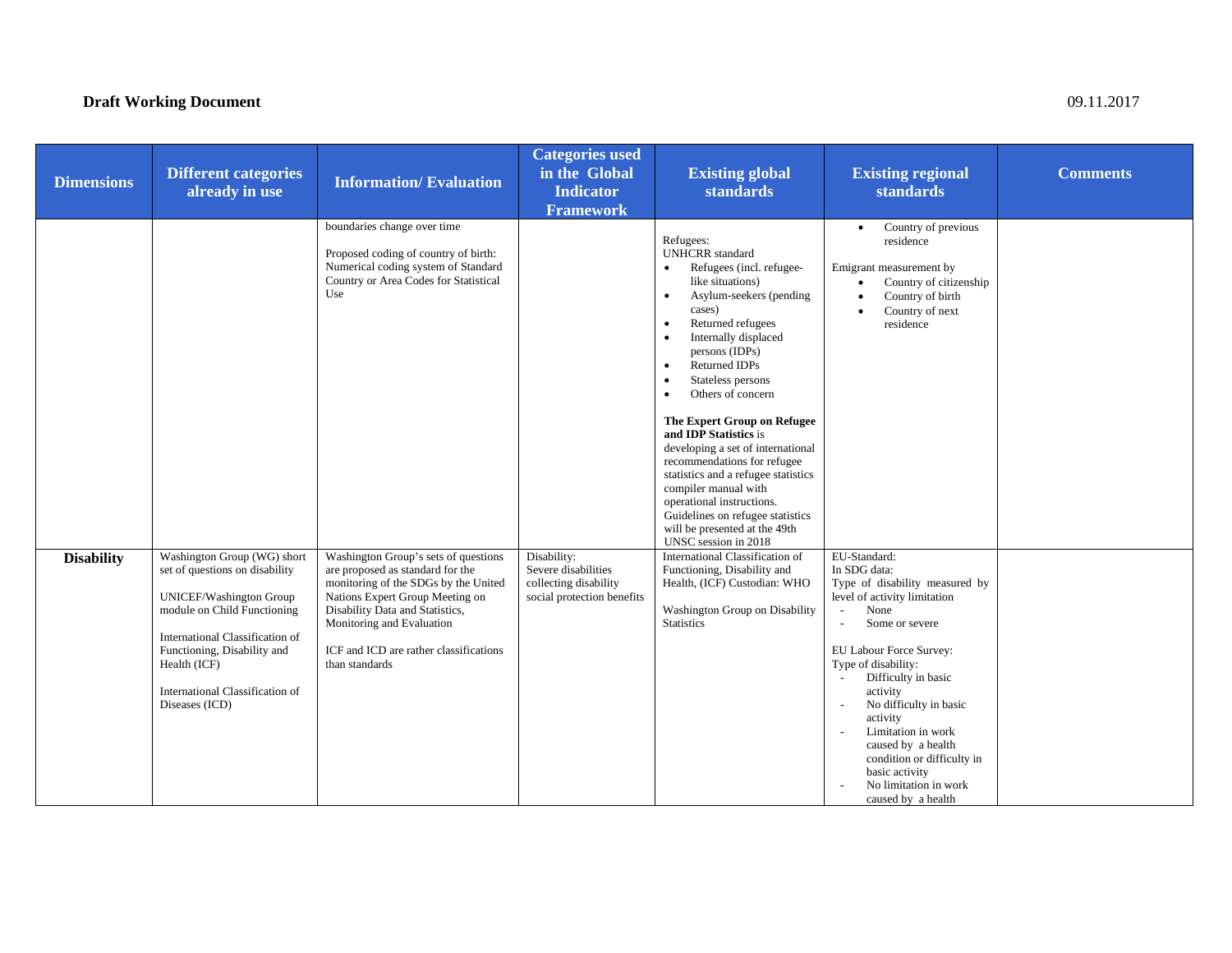| <b>Dimensions</b>        | <b>Different categories</b><br>already in use | <b>Information/Evaluation</b>                                                                                                                                                                                                                                                                                                                                                                                                                                                                                                                                                                                                                                                                                                                                                                                                                                                                                                                                                                | <b>Categories used</b><br>in the Global<br><b>Indicator</b><br><b>Framework</b> | <b>Existing global</b><br>standards                                                                                                                                                                                                                                                                                                                                                    | <b>Existing regional</b><br>standards                                                                   | <b>Comments</b> |
|--------------------------|-----------------------------------------------|----------------------------------------------------------------------------------------------------------------------------------------------------------------------------------------------------------------------------------------------------------------------------------------------------------------------------------------------------------------------------------------------------------------------------------------------------------------------------------------------------------------------------------------------------------------------------------------------------------------------------------------------------------------------------------------------------------------------------------------------------------------------------------------------------------------------------------------------------------------------------------------------------------------------------------------------------------------------------------------------|---------------------------------------------------------------------------------|----------------------------------------------------------------------------------------------------------------------------------------------------------------------------------------------------------------------------------------------------------------------------------------------------------------------------------------------------------------------------------------|---------------------------------------------------------------------------------------------------------|-----------------|
|                          |                                               |                                                                                                                                                                                                                                                                                                                                                                                                                                                                                                                                                                                                                                                                                                                                                                                                                                                                                                                                                                                              |                                                                                 |                                                                                                                                                                                                                                                                                                                                                                                        | condition or difficulty in<br>basic activity                                                            |                 |
| Geographical<br>Location | Urban/Rural<br><b>CIESIN</b><br>WorldPop      | There is no harmonised definition of<br>the widely used concept of rural and<br>urban. The ILO has published<br>preliminary overviews of national<br>definitions of urban/rural and best<br>practices of international organisations.<br>http://www.ilo.org/global/statistics-<br>and-databases/statistics-overview-and-<br>topics/rural-labour/lang--en/index.htm<br>CIESIN and WorldPop are rather data<br>sources than standards and must be<br>complemented by other data sources,<br>e.g. census data<br>There are already sound experiences in<br>the use of CIESIN for the MDGs and<br>in the publishing of the poverty atlas,<br>jointly with the World Bank<br>Disaggregation by geographical<br>location is a condition for poverty<br>mapping with small area estimation<br>Uncertainties of the meaning of some<br>disaggregation dimensions in the<br>indicator/target names, e.g.: "place of<br>occurrence": does it refer to<br>geographical places? Or general<br>locations? | Urban/rural<br>Rural to urban parity<br>index                                   | World Bank: Poverty mapping<br>UNSD: "Because of national<br>differences, the distinction<br>between urban and rural areas is<br>not amenable to a single<br>definition that would be<br>applicable to all<br>countries. Where there are no<br>regional recommendations on<br>the matter, countries must<br>establish their own definitions<br>in accordance with their own<br>needs." | EU-Standard:<br>Urban / Rural (DEGURBA)<br>Cities<br>Towns and suburbs<br>Rural areas<br>Region: Nuts 2 |                 |

**Ideas and Questions for Discussion on Data Disaggregation** 

| $\sim$     | _            | <b>Uuestions for</b> . |
|------------|--------------|------------------------|
| Dimensions | <b>Ideas</b> | <b>Discussion</b>      |
|            |              |                        |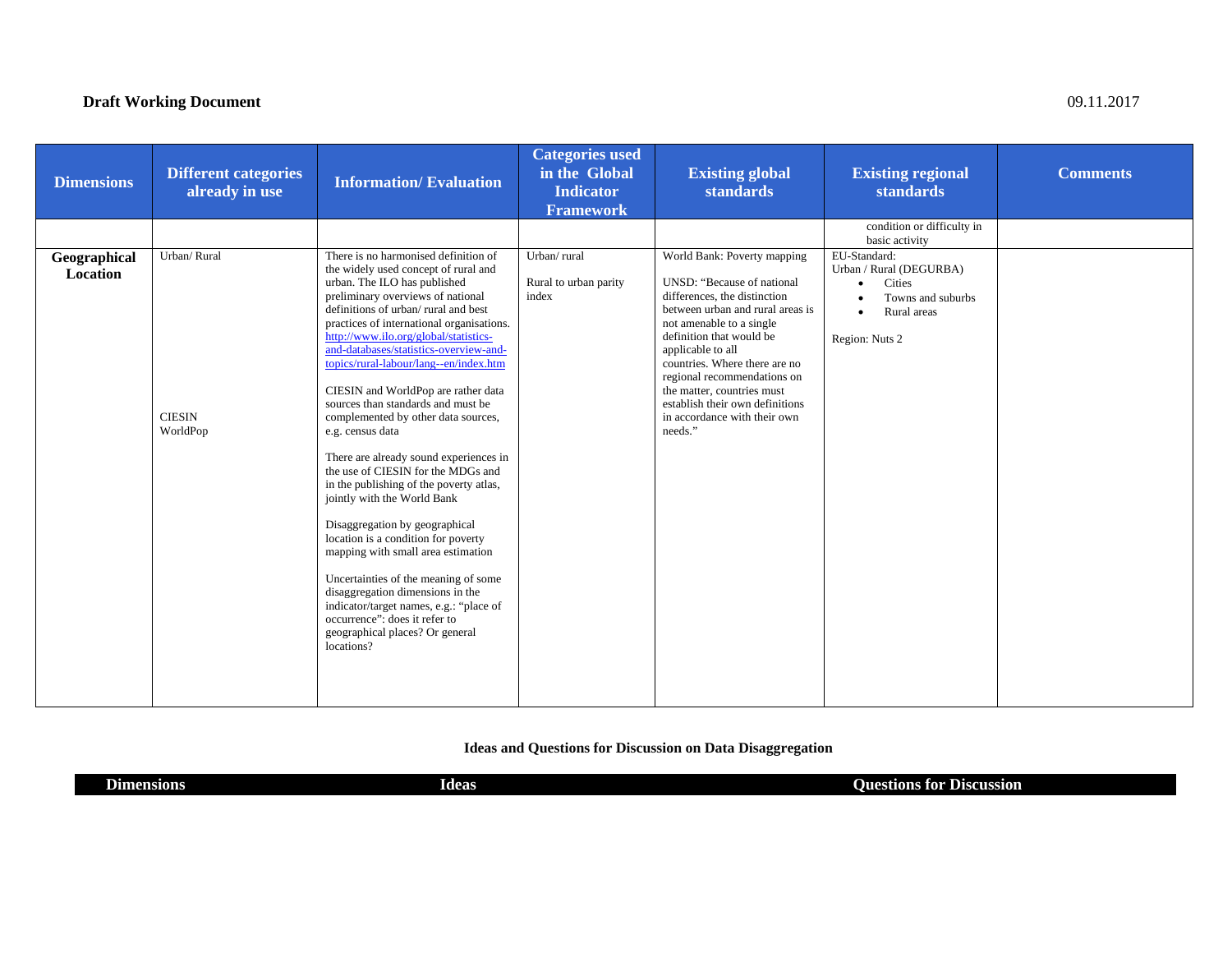| <b>General remarks</b><br>and questions          | In general there are two possibilities for data collection<br>Combination of different survey and register data<br>$\bullet$<br>In order to improve data disaggregation and to allow for cross-analysis of<br>different disaggregation dimensions, register-based data is necessary.<br>Identifying a person who is for example female, poor, with migration status<br>and in a certain geographical location would require using a unique identifier<br>across the registers and possibly surveys. This is not always available and the<br>access to registers might imply legal problems and obstacles.<br><b>Household surveys</b><br>$\bullet$<br>Current discussions on standards for data disaggregation include the idea to<br>implement question sets for specific disaggregation dimensions, e.g. the<br>Washington Group's question set on disability. The question set would have<br>to be implemented in the national data collection process This could result in<br>a large amount of question sets resulting in a duplication of work among the<br>processes of data collection and analysis. | Q1: How should we deal with register data?<br>Q2: How to deal with specific question sets for disaggregation dimensions?<br>Should there be several individual question sets for disaggregation<br>dimensions?<br>Q3: These are questions concerning the technical implementation of<br>the data disaggregation, referring to Workflow C of the Data<br>Disaggregation Plan. It could be a good idea to set up a taskforce to<br>deal with technical and methodological questions. Who is interested<br>in initiating and/ or participating in this task force? |
|--------------------------------------------------|--------------------------------------------------------------------------------------------------------------------------------------------------------------------------------------------------------------------------------------------------------------------------------------------------------------------------------------------------------------------------------------------------------------------------------------------------------------------------------------------------------------------------------------------------------------------------------------------------------------------------------------------------------------------------------------------------------------------------------------------------------------------------------------------------------------------------------------------------------------------------------------------------------------------------------------------------------------------------------------------------------------------------------------------------------------------------------------------------------------|-----------------------------------------------------------------------------------------------------------------------------------------------------------------------------------------------------------------------------------------------------------------------------------------------------------------------------------------------------------------------------------------------------------------------------------------------------------------------------------------------------------------------------------------------------------------|
|                                                  | Comments<br>.                                                                                                                                                                                                                                                                                                                                                                                                                                                                                                                                                                                                                                                                                                                                                                                                                                                                                                                                                                                                                                                                                                | Comments<br>Sweden:<br>Q1: the disaggregations will need to be done differently in different regions<br>and for different indicators as the possibilities for accessing disaggregated<br>data are vastly different. Research studies that make analyses of particular<br>questions are probably necessary before pilot statistics can be set up.                                                                                                                                                                                                                |
| Income/economic<br>status/poor and<br>vulnerable | The concept of purchasing power parity could be one option to disaggregate<br>by income. However, the question remains how income should be measured<br>in detail.<br>A further idea is to disaggregate by the poor and vulnerable by means of<br>$\bullet$<br>income measurement. The poverty line could be determined by regional/<br>national standards or national poverty lines. A further option is the use of the<br>World Bank's international poverty line $(1.90 \text{ US }$ \$ per day). In the next step,<br>the persons identified as poor according to income measurement could be<br>further disaggregated by relevant dimensions relating to vulnerability.                                                                                                                                                                                                                                                                                                                                                                                                                                 | Q4: Should income be measured in absolute values, in quintiles, in steps<br>$\bullet$<br>monetary units etc.?                                                                                                                                                                                                                                                                                                                                                                                                                                                   |
|                                                  | Comments<br>Canada:<br>For global - It seems better to examine income in quintiles within the country.<br>It would provide a relative sense of vulnerable                                                                                                                                                                                                                                                                                                                                                                                                                                                                                                                                                                                                                                                                                                                                                                                                                                                                                                                                                    | Comments<br>.                                                                                                                                                                                                                                                                                                                                                                                                                                                                                                                                                   |
| <b>Sex</b>                                       | We propose to focus on the dimension sex. Consequently gender would not<br>$\bullet$<br>be considered in the disaggregation.<br>We suggest the use of the categories female and male for the dimension<br>$\bullet$<br>"sex".                                                                                                                                                                                                                                                                                                                                                                                                                                                                                                                                                                                                                                                                                                                                                                                                                                                                                |                                                                                                                                                                                                                                                                                                                                                                                                                                                                                                                                                                 |
|                                                  | It could be considered that indicators and targets that specifically refer to<br>$\bullet$<br>women only (e.g. 5.1 -5.5) are partly collected for men as well, to enable<br>comparisons by sex. (e.g. 5.5.2 Proportion of women in managerial                                                                                                                                                                                                                                                                                                                                                                                                                                                                                                                                                                                                                                                                                                                                                                                                                                                                |                                                                                                                                                                                                                                                                                                                                                                                                                                                                                                                                                                 |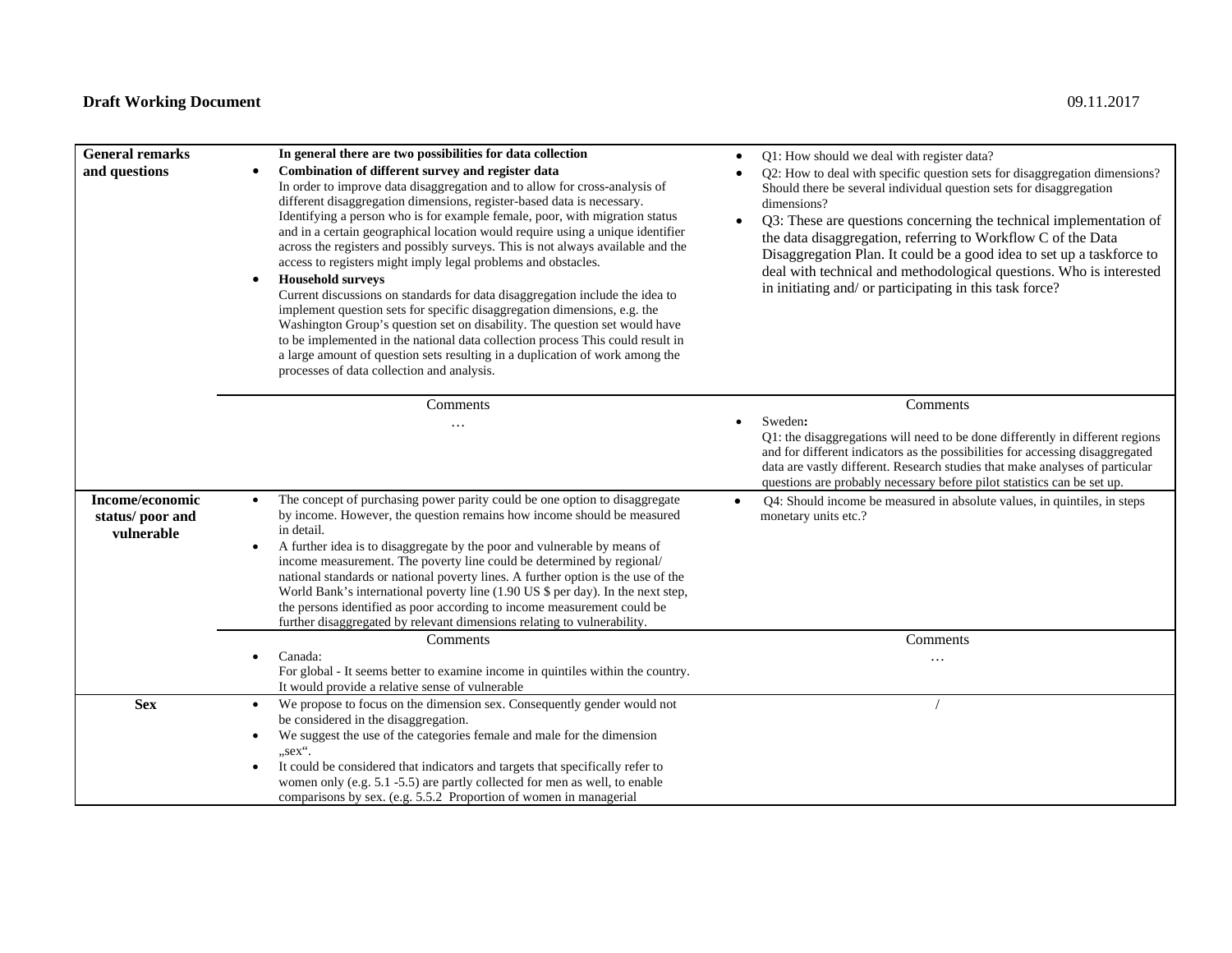|      | positions)                                                                                                                                                                                                                                                                                                                                                                                                                                                                                                                                                                                                                                                                                                                                                                |           |
|------|---------------------------------------------------------------------------------------------------------------------------------------------------------------------------------------------------------------------------------------------------------------------------------------------------------------------------------------------------------------------------------------------------------------------------------------------------------------------------------------------------------------------------------------------------------------------------------------------------------------------------------------------------------------------------------------------------------------------------------------------------------------------------|-----------|
|      | Comments                                                                                                                                                                                                                                                                                                                                                                                                                                                                                                                                                                                                                                                                                                                                                                  | Comments  |
|      | Canada:<br>$\bullet$<br>Agree that at this time it is not possible to disaggregate beyond the sex<br>dimension.<br>Sweden:<br>$\bullet$<br>To start with, a division into sex is a good first step, and to also collect data<br>for men for some of the inequality indicators is also in line with good<br>statistical practice. Some issues concern the LGBT community that often is a<br>group that is among those 'left behind' and so merit some representation in<br>the follow up. Possibly this follow up can be largely focussed on policy or<br>legal systems and thus avoiding registration of a vulnerable group. Other<br>special studies might be possible outside of the indicator system conducted by<br>NGOs or by statistics from the health care system | $\ddotsc$ |
| Age  | As the SDGs indicators and targets refer to specific and context based<br>$\bullet$<br>different age groups, like e.g. newborns, children or older people, different<br>classifications of age groups are required.<br>If available, data disaggregation by age could be implemented in subject<br>related contexts. For certain aspects (e.g. elections, tobacco or alcohol<br>consume) age groups could be determined on national level.<br>It is recommended not to truncate age reporting over a certain age (e.g. 55 or<br>65 years), due to increasing longevity and heterogeneity among elderly<br>population.                                                                                                                                                     |           |
|      | Comments                                                                                                                                                                                                                                                                                                                                                                                                                                                                                                                                                                                                                                                                                                                                                                  | Comments  |
|      | Canada:<br>While different classifications of age may be required across the framework<br>as noted - whenever possible standardized age classifications should be used<br>and single year ages should be avoided whenever possible. Agree that age<br>should not be truncated (i.e. - under 65), except in obvious cases.                                                                                                                                                                                                                                                                                                                                                                                                                                                 | .         |
| Race | With regard to the fact that the dimension race is characterised by similar<br>problems as the dimension ethnicity, we also suggest that there should not be<br>one international standard on data disaggregation by race.<br>The decision, whether data is disaggregated by race should also be made at<br>$\bullet$<br>individual country level.<br>With regard to disaggregation by ethnicity and race, the principle of self-<br>identification could be applied in the process of data collection. Furthermore<br>data privacy and the principles of confidentiality and discretion need to be<br>fulfilled.                                                                                                                                                         |           |
|      | Comments                                                                                                                                                                                                                                                                                                                                                                                                                                                                                                                                                                                                                                                                                                                                                                  | Comments  |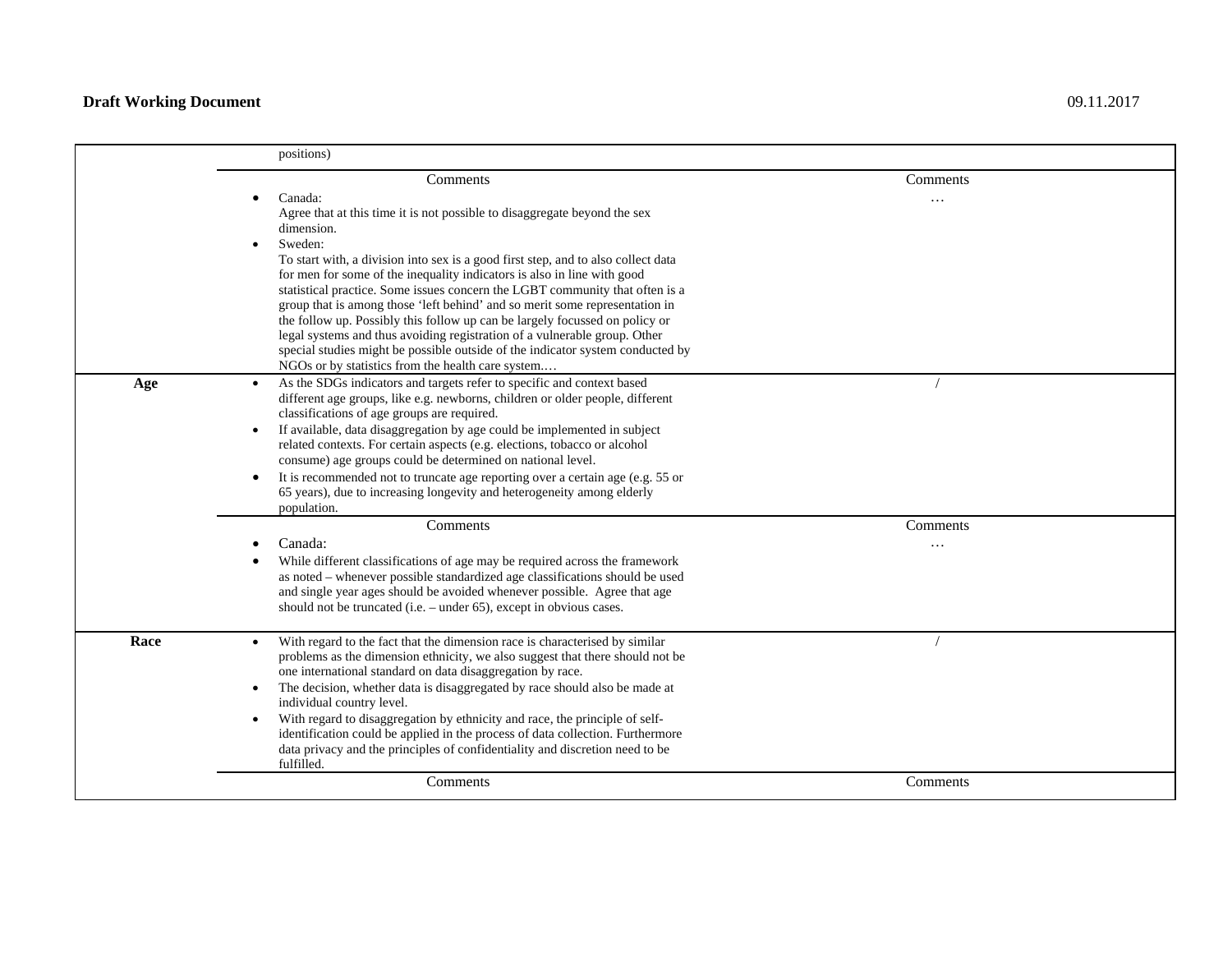|                         | $\ddotsc$                                                                                                                                                                                                                                                                                                                                                                                                                                                                                                                                                                                                                                                                                                                                                                                                                                                                                                                                                                                                                                                                                                                                                                                                                                                                                                                                                                       | .                                                                                             |
|-------------------------|---------------------------------------------------------------------------------------------------------------------------------------------------------------------------------------------------------------------------------------------------------------------------------------------------------------------------------------------------------------------------------------------------------------------------------------------------------------------------------------------------------------------------------------------------------------------------------------------------------------------------------------------------------------------------------------------------------------------------------------------------------------------------------------------------------------------------------------------------------------------------------------------------------------------------------------------------------------------------------------------------------------------------------------------------------------------------------------------------------------------------------------------------------------------------------------------------------------------------------------------------------------------------------------------------------------------------------------------------------------------------------|-----------------------------------------------------------------------------------------------|
| <b>Ethnicity</b>        | In some countries data disaggregation by ethnicity, race or colour is a<br>$\bullet$<br>common procedure, while in other countries it is prohibited by national law<br>and/or data provision is not possible due to questions of confidentiality.<br>These aspects show that there is not a one-size-fits-all solution which is why<br>$\bullet$<br>we recommend that there should not be one international standard on<br>disaggregation by ethnicity.<br>The aggregation of data at international level, which is disaggregated by<br>$\bullet$<br>ethnicity in a national context, could be associated with conceptual problems.<br>Discriminated minorities in one country can be as well majorities in a further<br>country.<br>In conclusion we suggest that countries should be free to decide at country<br>$\bullet$<br>level, whether data is disaggregated by ethnicity or not.<br>If data is disaggregated by ethnicity, the respective countries should document<br>$\bullet$<br>and publish their definitions and criteria for disaggregation, so that they are<br>readily available.<br>With regard to disaggregation by ethnicity and race, the principle of self-<br>$\bullet$<br>identification could be applied in the process of data collection. Furthermore<br>data privacy and the principles of confidentiality and discretion need to be<br>fulfilled. | Q5: How to deal with small sample sizes?                                                      |
|                         | Comments                                                                                                                                                                                                                                                                                                                                                                                                                                                                                                                                                                                                                                                                                                                                                                                                                                                                                                                                                                                                                                                                                                                                                                                                                                                                                                                                                                        | Comments                                                                                      |
|                         | Canada:<br>Small sample sizes will continue to be an issue particularly for the most<br>vulnerable groups. I believe this is something that statistical offices need to<br>better explain to civil society etc. We cannot compromise quality or risk<br>respondent disclosure. While working towards being able to release more, it<br>is important to explain that we often are not able to release at the desirable<br>level because of sample constraints.                                                                                                                                                                                                                                                                                                                                                                                                                                                                                                                                                                                                                                                                                                                                                                                                                                                                                                                   | .                                                                                             |
| <b>Migration status</b> | Due to the existence of numerous different definitions of "migrant" and<br>$\bullet$<br>"migration status" between countries, a harmonised definition of migration<br>status is required to enable comparability.<br>As a first step we suggest the use of the UN concept of country of birth<br>$\bullet$<br>(native or foreign-born) and country of citizenship (native or foreign citizen)<br>In the further course, data disaggregation by migration status could be<br>$\bullet$<br>extended to further population groups mentioned in the Agenda 2030.                                                                                                                                                                                                                                                                                                                                                                                                                                                                                                                                                                                                                                                                                                                                                                                                                    | Q6: Should data be disaggregated by migration status or migration<br>$\bullet$<br>background? |
|                         | Comments                                                                                                                                                                                                                                                                                                                                                                                                                                                                                                                                                                                                                                                                                                                                                                                                                                                                                                                                                                                                                                                                                                                                                                                                                                                                                                                                                                        | Comments                                                                                      |
|                         | Canada:<br>$\bullet$<br>Note that by examining country of birth it does not come close to representing<br>migration status. Would it not be better to examine immigrant status (i.e.<br>recent immigrants, or through the examination of the type of immigrant – i.e.<br>refugee etc.?                                                                                                                                                                                                                                                                                                                                                                                                                                                                                                                                                                                                                                                                                                                                                                                                                                                                                                                                                                                                                                                                                          | .                                                                                             |